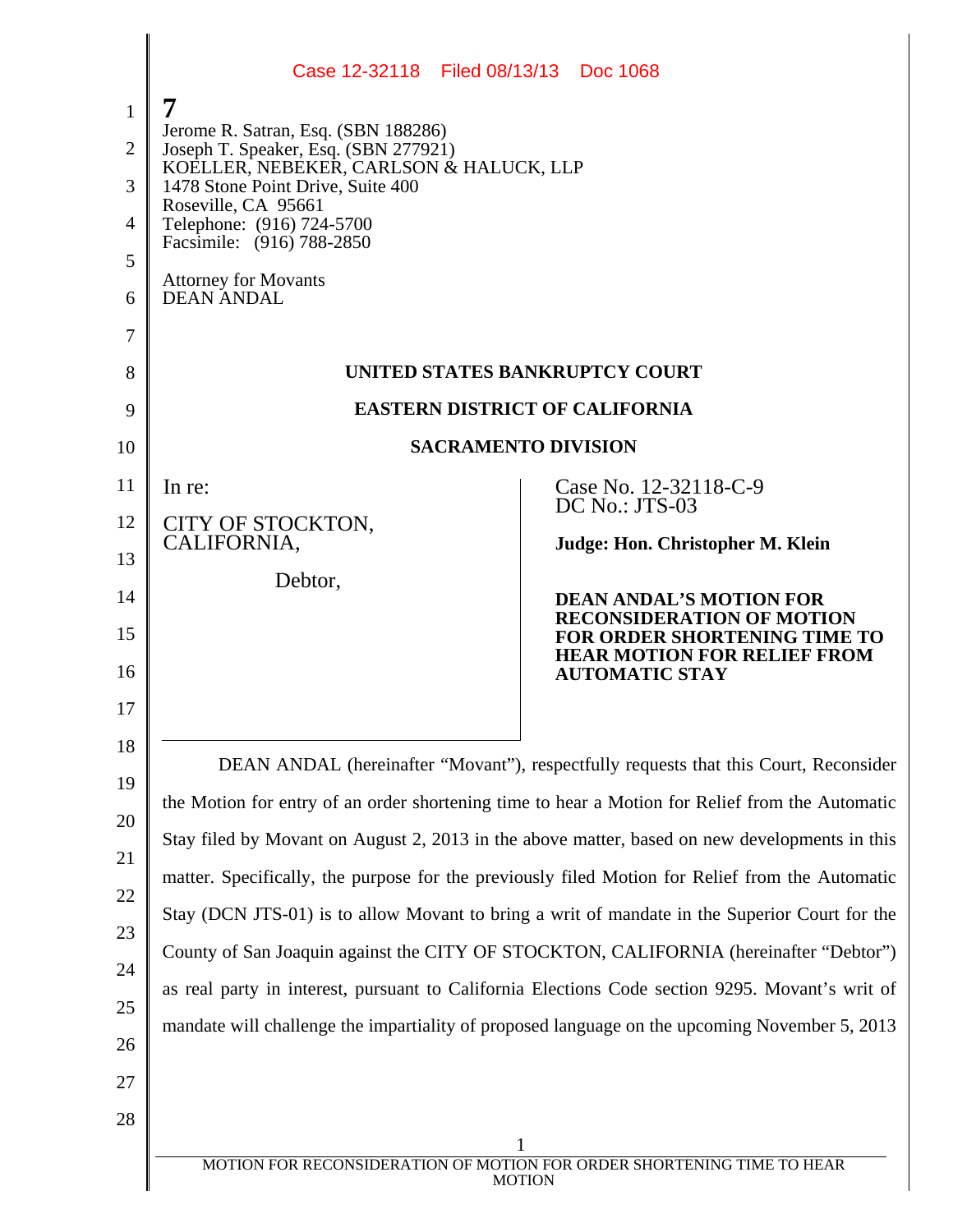## Case 12-32118 Filed 08/13/13 Doc 1068

1 2 3 4 5 6 7 ballot.<sup>1</sup> The Debtor, through its elected City Council, approved proposed language for a measure to be placed on the November 5, 2013 ballot. Movant makes the instant Motion FOR Reconsideration requesting that this Court Reconsider Movant's Motion for an order shortening the time to hear a Motion for Relief from the Automatic Stay in order to allow Movant sufficient time to proceed in state court with the writ of mandate. Movant requests that any hearing on the Motion for an order shortening time take place immediately, so that an order may issue on the underlying Motion for Relief from the Automatic Stay on or before **August 15, 2013**.

8 9 10 11 12 13 14 As this Court is aware, Movant filed a similar Motion for an Order Shortening Time to hear Movant's Motion for Relief from the Automatic Stay on August 2, 2013. Despite being properly filed and properly briefed, at the direction of the Clerk of the Court for Chief Judge Klein, Movant has been instructed to submit this Motion for Reconsideration of its previously filed Motion for an Order Shortening Time requesting the same relief. (Declaration of Joseph T. Speaker in support of Motion for Reconsideration of Motion for Relief from the Automatic Stay ¶ 7, hereinafter "Speaker Decl.")

15 16 17 18 19 20 21 22 23 24 25 26 Pursuant to California Elections Code section 9295(b)(1) any voter challenging proposed language for a ballot must bring a writ of mandate during a "10-calendar-day public examination period." Movant previously informed this Court that the "10-calendar-day public examination period" for the measure for which Movant seeks to challenge was scheduled to open on **August 13, 2013**. For unexplained reasons, Debtor, who controls when this "10-calendar-day public examination period" opens, saw fit to expedite the process and opened the "10-calendar-day public examination period" on August 8, 2013. (Speaker Decl. ¶ 4.) This new fact was first discovered by Movant near the end of business day on August 12, 2013. (Speaker Decl. ¶ 5.) This means Movant must file the state court writ of mandate by no later than August 18, 2013. As August 18, 2013 is a Sunday, Movant's final day to file a writ of Mandate is this Friday, August 16, 2013. As a result, Movant will be irreparably harmed if an order shortening the time to hear a Motion for Relief from the Automatic Stay is not granted in order to allow Movant the sufficient

 $\overline{1}$ 

<sup>27</sup> 

<sup>28</sup>  2 1 The actions of the City Council for the City of Stockton occurred on July 9, 2013, which is post-petition. Additionally, 11 U.S.C § 904 and 11 U.S.C. § 362(a)(1) appear to carve out claims such as the writ of mandate from the "automatic stay" and the jurisdiction and expertise of the bankruptcy court. Despite likely being able to proceed in state court without bankruptcy approval on this ministerial governmental and purely state law action, Movant has brought the instant motions out of an abundance of caution and out of respect for the bankruptcy court.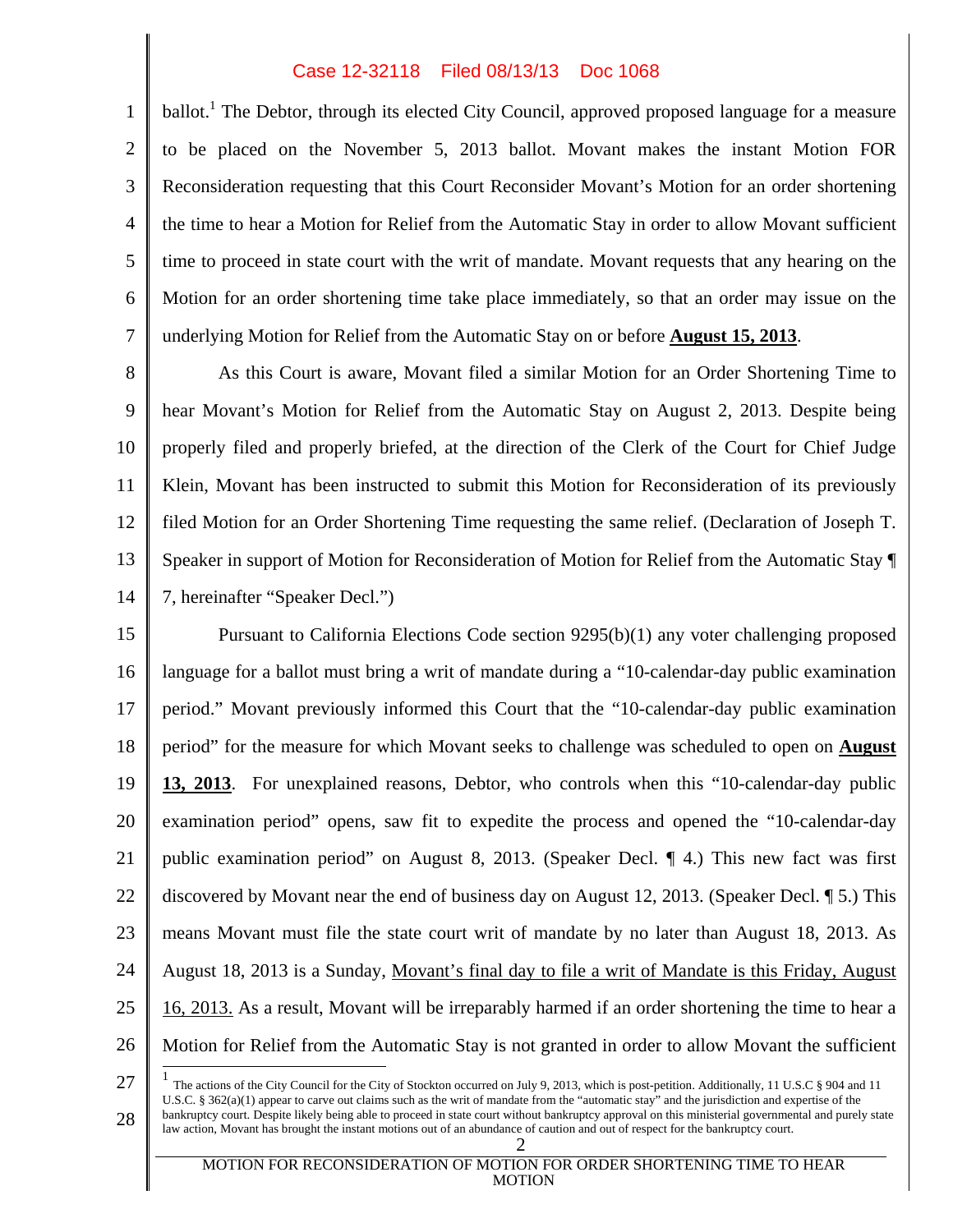## Case 12-32118 Filed 08/13/13 Doc 1068

time to seek relief from the automatic stay in this matter and bring a timely writ of mandate in state court.

3

1

2

## **RELIEF REQUESTED**

4 5 6 7 8 9 10 11 12 13 14 15 Pursuant to Local Rule 9014-1(f)(3), the Court can, for good cause shown, order that the amount of notice for a hearing be shortened to fewer than 14 days. Because of the time sensitivity described herein, Movant respectfully requests reconsideration of its Motion for an order to shorten the notice period, so that the previously filed Motion for Relief from the Automatic Stay will be heard prior to the noticed August 20, 2013 hearing date. Specifically, the most recent need to have the Motion for Relief from the Automatic Stay heard on a shortened basis was created by Debtor in opening the 10-day public examination period earlier than scheduled, on August 8, 2013, such that the noticed hearing date of August 20, 2013 for the Motion for Relief from the Automatic Stay is no longer going to provide timely leave to file the writ of mandate. A Motion for an Order Shortening Time is the only way to allow Movant sufficient time to file the writ of mandate in San Joaquin County Superior Court within the 10 day public examination period closing on August 16, 2013.

16 17 18 19 20 21 22 23 24 25 26 Movant moves for relief from the automatic stay as to Debtor and Debtor's bankruptcy estate in order to proceed in the Superior Court for the County of San Joaquin with a petition for writ of mandate challenging proposed ballot language on the November 5, 2013 ballot (hereinafter Non-Bankruptcy Action). Pursuant to California Elections Code section 9295, a state court may issue a writ of mandate to prevent the publication of false or misleading information in the ballot pamphlet for any election. Movant seeks to challenge the proposed language of a measure titled "Law Enforcement, Crime Prevention, and other essential City Services Measure" (hereinafter "Measure") in the upcoming November 5, 2013 election. Movant believes the proposed Measure language is misleading to the average voter and seeks a writ of mandate in state court ordering the language altered. A copy of the resolution adopting the proposed Measure language is attached as Exhibit "A" to the Speaker Decl.

27

28 The state court writ of mandate proceeding is based on California Elections Code section 9295, which states in pertinent part: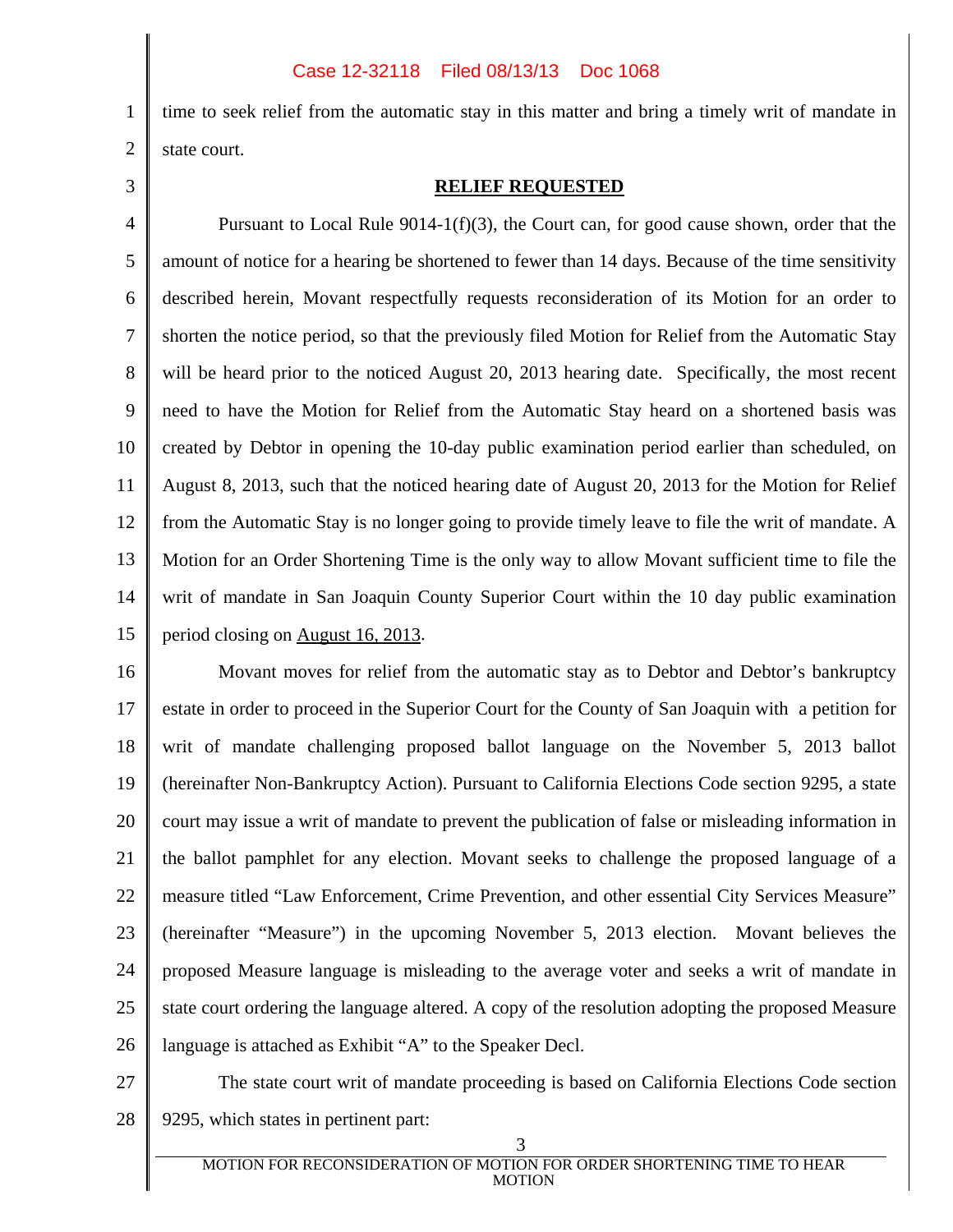|                | Case 12-32118 Filed 08/13/13 Doc 1068                                                                                                         |
|----------------|-----------------------------------------------------------------------------------------------------------------------------------------------|
| 1              |                                                                                                                                               |
| 2              | (3) The elections official shall make a copy of the material                                                                                  |
| 3              | available for public examination in the elections official's<br>office for a period of 10 calendar days immediately following                 |
| $\overline{4}$ | the filing deadline for submission of those materials.                                                                                        |
| 5              | $(b)(1)$ During the 10-calendar-day public examination period                                                                                 |
| 6              | provided by this section, any voter of the jurisdiction in which the                                                                          |
| 7              | election is being held, or the elections official, himself or herself,<br>may seek a writ of mandate or an injunction requiring any or all of |
| 8              | the materials to be amended or deleted. The writ of mandate or<br>injunction request shall be filed no later than the end of the 10-          |
| 9              | calendar-day public examination period.                                                                                                       |
| 10             | (2) A peremptory writ of mandate or an injunction shall be issued                                                                             |
| 11             | only upon clear and convincing proof that the material in question<br>is false, misleading, or inconsistent with the requirements of this     |
| 12             | chapter, and that issuance of the writ or injunction will not<br>substantially interfere with the printing or distribution of official        |
| 13             | election materials as provided by law.                                                                                                        |
| 14             | (3) The elections official shall be named as respondent, and the                                                                              |
| 15             | person or official who authored the material in question shall be<br>named as real parties in interest. In the case of the elections official |
| 16             | bringing the mandamus or injunctive action, the board of<br>supervisors of the county shall be named as the respondent and the                |
| 17             | person or official who authored the material in question shall be<br>named as the real party in interest.                                     |
| 18             | Specifically, Movant believes that the Measure's language is "false, misleading, or                                                           |
| 19             | inconsistent" with the requirements of California Elections Code. (Cal. Elec. Code § 9295(b)(2).)                                             |
| 20             | On July 9, 2013 the City Council of Stockton passed a resolution titled, "RESOLUTION                                                          |
| 21             | OF THE CITY COUNCIL OF THE CITY OF STOCKTON CALIFORNIA, ORDERING THE                                                                          |
| 22             | SUBMISSION TO THE QUALIFIED ELECTORS OF THE CITY OF STOCKTON A                                                                                |
| 23             | CERTAIN MEASURE RELATING TO A PROPOSED ORDINANCE IMPOSING A 3/4 CENT                                                                          |
| 24             | TRANSACTION AND USE TAX FOR GENERAL PURPOSES, GIVING NOTICE, AND                                                                              |
| 25             | REQUESTING CONSOLIDATION OF A SPECIAL ELECTION TO BE HELD TUESDAY,                                                                            |
| 26             | NOVEMBER 5, 2013" (hereinafter "Resolution") to hold a special election on November 5, 2013                                                   |
| 27             | regarding the Measure. (Speaker Decl. ¶ 8.)                                                                                                   |
| 28             |                                                                                                                                               |
|                | 4                                                                                                                                             |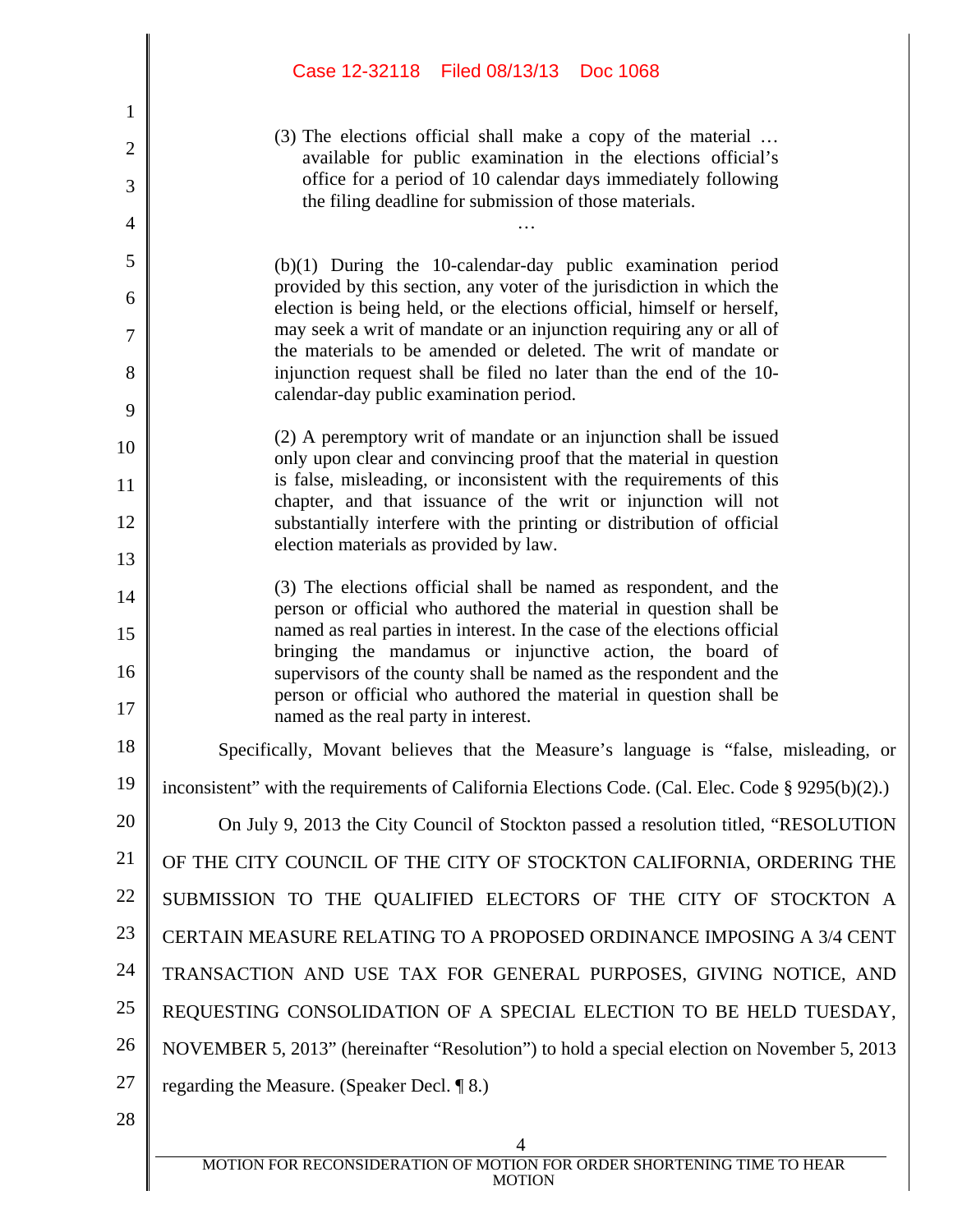1 2 3 4 5 6 7 8 9 10 11 12 13 14 15 16 17 18 19 20 21 22 23 24 25 26 27 28 5 The Measure reads: **Law Enforcement, Crime Prevention, and Other Essential City Services Measure To pay for law enforcement and crime prevention services such as those described in Stockton's Marshall Plan on Crime, to help end the bankruptcy and restore other City services; and provided it shall sunset in ten years or when economic recovery occurs, a Citizen's Oversight Committee reports on the use of proceeds, and independent audits are done annually; shall Ordinance \_\_\_\_ be adopted to impose a 3/4-cent transaction and use (sales) tax?**  The Resolution (attached as Exhibit "A" to Speaker Decl.) states that the Measure is a "general tax" requiring a simple majority. The California Constitution mandates that a tax to be used for "general governmental purposes" may not be earmarked for any specific purpose. (*Howard Jarvis Taxpayer's Association v. City of Roseville* (2003) 106 Cal.App.4th 1178, 1185 citing Cal. Const., art. XIII C, § 1, subd. (a).) In contrast, a "special tax" is any tax earmarked for specific purposes (i.e. funding law enforcement or crime prevention), even if the proceeds are placed into a general fund. (*Howard Jarvis Taxpayer's Association, supra,* 106 Cal.App.4th at 1185 citing Cal. Const., art. XIII C, § 1, subd. (d).) A "special tax", however, requires a 2/3 vote, while a "general tax" requires only a simple majority. (*Id*.) The Measure at issue is a "general tax" being disguised as a "special tax". The clear text of the Measure states that the funds are to be used "[t]o pay for law enforcement and crime prevention services…" The clear problem is that pursuant to the California Constitution, Article XIII C, § 1, subd. (a), and *Howard Jarvis Taxpayer's Association, supra,* 106 Cal.App.4<sup>th</sup> at 1185 the tax proposed in the Measure cannot be earmarked for a specific purpose. The text of the Measure therefore misleads the average voter into believing the Measure "must" be used for "law enforcement and crime prevention" when in reality it "can" be used for any "general governmental purpose", including non-law enforcement and crime prevention services. Movant seeks only to have the language of the Measure clarified to prevent misleading voters. Case 12-32118 Filed 08/13/13 Doc 1068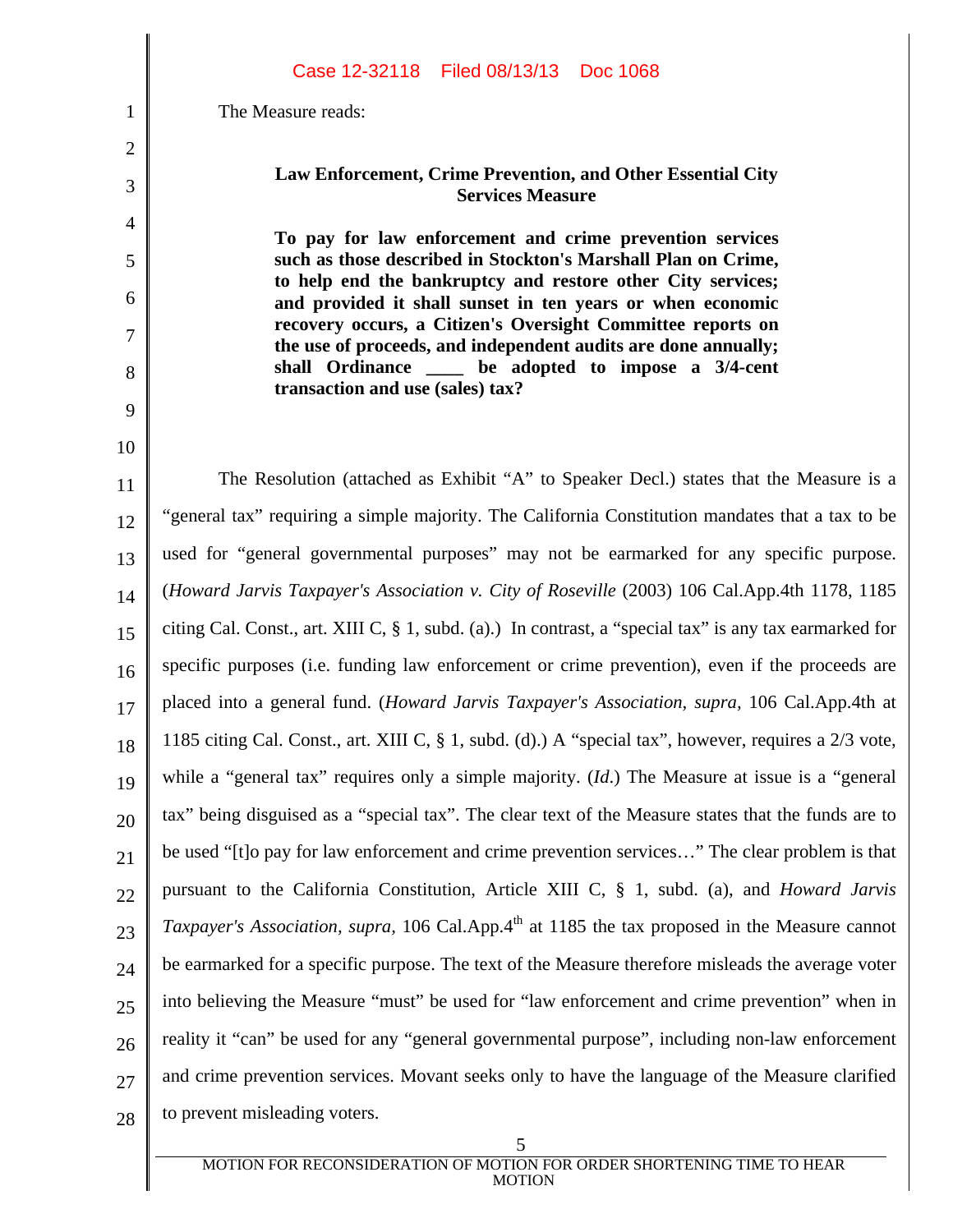## Case 12-32118 Filed 08/13/13 Doc 1068

| $\mathbf{1}$   | Even more important, the title of the Measure reads, "Law Enforcement, Crime                                   |
|----------------|----------------------------------------------------------------------------------------------------------------|
| $\overline{2}$ | Prevention, and Other Essential City Services Measure." Nowhere in the title is the word "tax".                |
| 3              | The failure of the Measure to be listed as a "tax" also misleads the voters into believing the                 |
| $\overline{4}$ | Measure is for the purpose of increasing law enforcement and crime prevention, when in reality                 |
| 5              | all the Measure does is create a 34 cent use tax. At the end of the day Movant only seeks to ensure            |
| 6              | the Measure states exactly what it is, a $\frac{3}{4}$ cent use tax for general purposes. Any reference to any |
| 7              | earmarked purpose other than "general government services" is misleading and deceptive and                     |
| 8              | violates California Elections Code section 9295 and California Constitution, Article XIII C, § 1,              |
| 9              | subd. (a) and (d). The proposed tax cannot guarantee where or how the money is spent, thus any                 |
| 10             | reference to an earmarked beneficiary of the tax is misleading and inaccurate.                                 |
| 11             | As discussed above, Movant only has a brief ten (10) calendar day window to file the                           |
| 12             | Non-Bankruptcy Action. Movant is informed and believes that the 10-day public examination                      |
| 13             | period has been unilaterally moved up by the Debtor and is set close on August 18, 2013. For this              |
| 14             | reason, time is of the essence with obtaining relief from the automatic stay in order to allow                 |
| 15             | Movant to timely file the Non-Bankruptcy Action.                                                               |
|                |                                                                                                                |
| 16             | <b>SERVICE OF MOTION</b>                                                                                       |
| 17             | The supporting Declaration of Joseph T. Speaker is attached hereto. Pursuant to Local                          |
| 18             | Rule $9014-1(f)(3)$ , no written opposition to the Motion for Relief from the Automatic Stay is                |
| 19             | necessary.                                                                                                     |
| 20             | $\frac{1}{2}$                                                                                                  |
| 21             | $\frac{1}{2}$                                                                                                  |
| 22             | $\frac{1}{2}$                                                                                                  |
| 23             | $\frac{1}{2}$                                                                                                  |
| 24             | $\frac{1}{2}$                                                                                                  |
| 25             | $\frac{1}{2}$                                                                                                  |
| 26             | $\frac{1}{2}$                                                                                                  |
| 27             | $\frac{1}{2}$                                                                                                  |
| 28             | $\frac{1}{2}$                                                                                                  |
|                | 6<br>MOTION FOR RECONSIDERATION OF MOTION FOR ORDER SHORTENING TIME TO HEAR                                    |